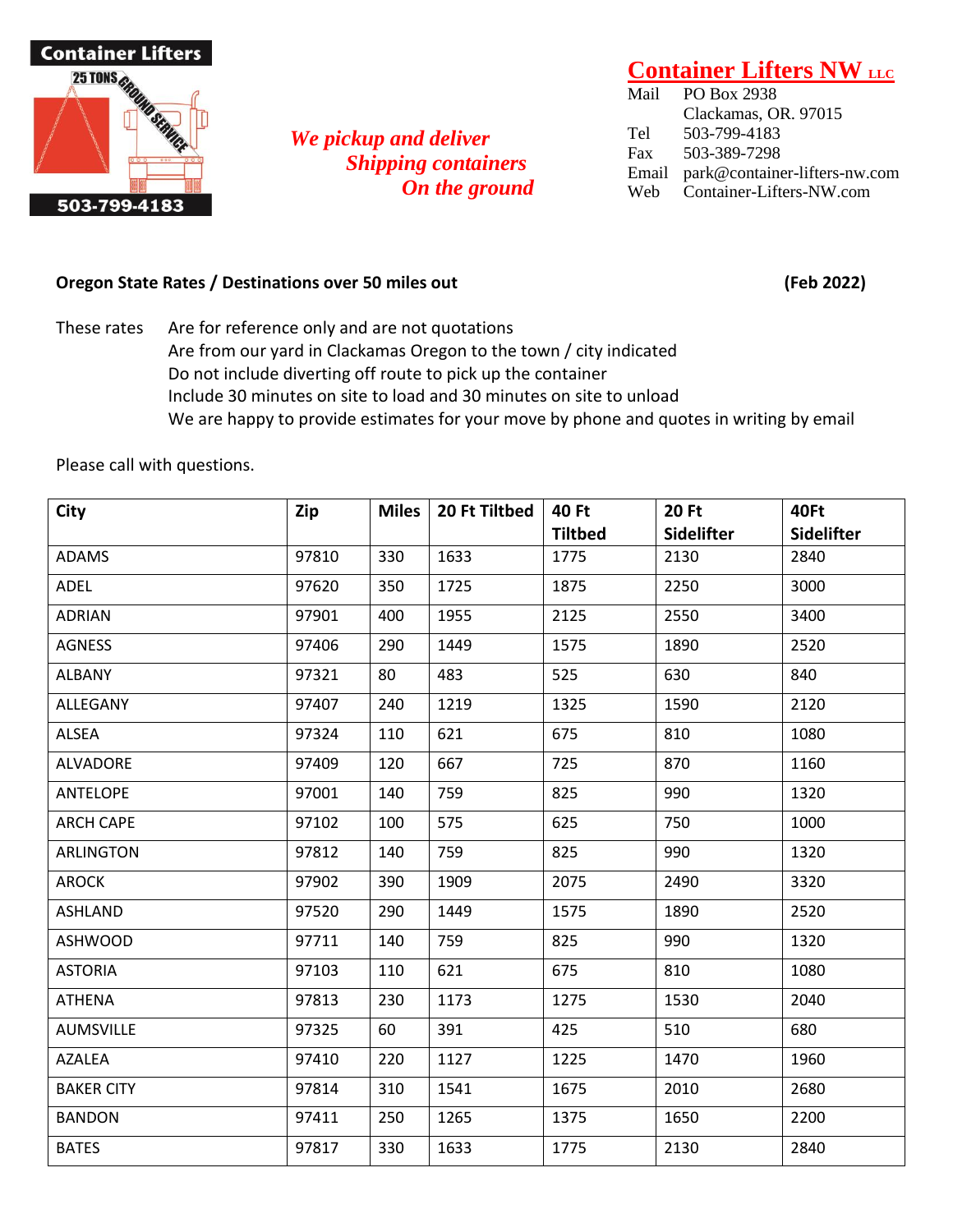| City                    | Zip   | <b>Miles</b> | 20 Ft Tiltbed | 40 Ft          | <b>20 Ft</b> | 40Ft              |
|-------------------------|-------|--------------|---------------|----------------|--------------|-------------------|
|                         |       |              |               | <b>Tiltbed</b> | Sidelifter   | <b>Sidelifter</b> |
| <b>BAY CITY</b>         | 97107 | 100          | 575           | 625            | 750          | 1000              |
| <b>BEATTY</b>           | 97621 | 300          | 1495          | 1625           | 1950         | 2600              |
| <b>BEAVER</b>           | 97108 | 110          | 621           | 675            | 810          | 1080              |
| <b>BEND</b>             | 97701 | 160          | 851           | 925            | 1110         | 1480              |
| <b>BIGGS JUNCTION</b>   |       | 110          | 621           | 675            | 810          | 1080              |
| <b>BIRKENFELD</b>       | 97016 | 90           | 529           | 575            | 690          | 920               |
| <b>BLACHLY</b>          | 97412 | 130          | 713           | 775            | 930          | 1240              |
| <b>BLODGETT</b>         | 97326 | 110          | 621           | 675            | 810          | 1080              |
| <b>BLUE RIVER</b>       | 97413 | 160          | 851           | 925            | 1110         | 1480              |
| <b>BLY</b>              | 97622 | 310          | 1541          | 1675           | 2010         | 2680              |
| <b>BOARDMAN</b>         | 97818 | 170          | 897           | 975            | 1170         | 1560              |
| <b>BONANZA</b>          | 97623 | 310          | 1541          | 1675           | 2010         | 2680              |
| <b>BROADBENT</b>        | 97414 | 240          | 1219          | 1325           | 1590         | 2120              |
| <b>BROGAN</b>           | 97903 | 420          | 2047          | 2225           | 2670         | 3560              |
| <b>BROOKINGS</b>        | 97415 | 350          | 1725          | 1875           | 2250         | 3000              |
| <b>BROTHERS</b>         | 97712 | 190          | 989           | 1075           | 1290         | 1720              |
| <b>BROWNSVILLE</b>      | 97327 | 100          | 575           | 625            | 750          | 1000              |
| <b>BURNS</b>            | 97720 | 280          | 1403          | 1525           | 1830         | 2440              |
| <b>BUTTE FALLS</b>      | 97522 | 300          | 1495          | 1625           | 1950         | 2600              |
| <b>CAMAS VALLEY</b>     | 97416 | 210          | 1081          | 1175           | 1410         | 1880              |
| <b>CAMP SHERMAN</b>     | 97730 | 160          | 851           | 925            | 1110         | 1480              |
| <b>CANNON BEACH</b>     | 97110 | 100          | 575           | 625            | 750          | 1000              |
| <b>CANYON CITY</b>      | 97820 | 260          | 1311          | 1425           | 1710         | 2280              |
| CANYONVILLE             | 97417 | 210          | 1081          | 1175           | 1410         | 1880              |
| <b>CASCADIA</b>         | 97329 | 120          | 667           | 725            | 870          | 1160              |
| <b>CAVE JUNCTION</b>    | 97523 | 280          | 1403          | 1525           | 1830         | 2440              |
| <b>CENTRAL POINT</b>    | 97502 | 280          | 1403          | 1525           | 1830         | 2440              |
| CHARLESTON              | 97420 | 230          | 1173          | 1275           | 1530         | 2040              |
| <b>CHEMULT</b>          | 97731 | 210          | 1081          | 1175           | 1410         | 1880              |
| <b>CHESHIRE</b>         | 97419 | 110          | 621           | 675            | 810          | 1080              |
| <b>CHILOQUIN</b>        | 97624 | 270          | 1357          | 1475           | 1770         | 2360              |
| <b>CHRISTMAS VALLEY</b> | 97641 | 250          | 1265          | 1375           | 1650         | 2200              |
| CLATSKANIE              | 97016 | 80           | 483           | 525            | 630          | 840               |
| <b>CLOVERDALE</b>       | 97112 | 100          | 575           | 625            | 750          | 1000              |
| <b>COBURG</b>           | 97408 | 110          | 621           | 675            | 810          | 1080              |
| <b>COLUMBIA CITY</b>    | 97018 | 63           | 405           | 440            | 528          | 704               |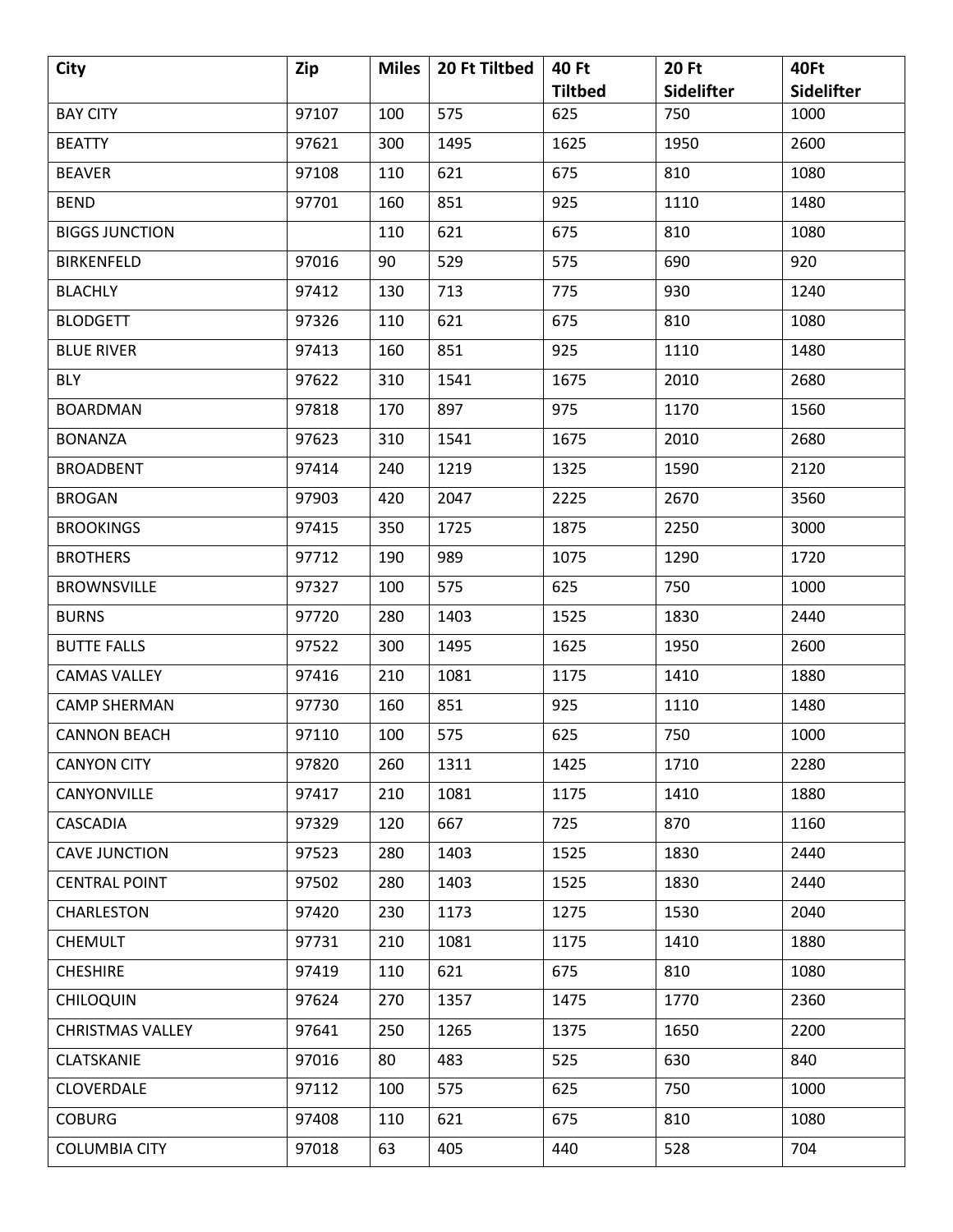| <b>City</b>          | Zip   | <b>Miles</b> | 20 Ft Tiltbed | 40 Ft          | <b>20 Ft</b> | 40Ft              |
|----------------------|-------|--------------|---------------|----------------|--------------|-------------------|
|                      |       |              |               | <b>Tiltbed</b> | Sidelifter   | <b>Sidelifter</b> |
| <b>CONDON</b>        | 97823 | 160          | 851           | 925            | 1110         | 1480              |
| <b>COOS BAY</b>      | 97420 | 230          | 1173          | 1275           | 1530         | 2040              |
| <b>COQUILLE</b>      | 97423 | 250          | 1265          | 1375           | 1650         | 2200              |
| <b>CORVALLIS</b>     | 97330 | 90           | 529           | 575            | 690          | 920               |
| <b>COTTAGE GROVE</b> | 97424 | 130          | 713           | 775            | 930          | 1240              |
| COVE                 | 97824 | 280          | 1403          | 1525           | 1830         | 2440              |
| CRABTREE             | 97335 | 80           | 483           | 525            | 630          | 840               |
| <b>CRANE</b>         | 97732 | 300          | 1495          | 1625           | 1950         | 2600              |
| <b>CRATER LAKE</b>   | 97604 | 250          | 1265          | 1375           | 1650         | 2200              |
| CRESCENT             | 97733 | 200          | 1035          | 1125           | 1350         | 1800              |
| <b>CRESWELL</b>      | 97426 | 130          | 713           | 775            | 930          | 1240              |
| <b>CULP CREEK</b>    | 97427 | 150          | 805           | 875            | 1050         | 1400              |
| <b>CULVER</b>        | 97734 | 120          | 667           | 725            | 870          | 1160              |
| <b>CURTIN</b>        | 97428 | 140          | 759           | 825            | 990          | 1320              |
| <b>CUSHMAN</b>       |       | 170          | 897           | 975            | 1170         | 1560              |
| <b>DALLAS</b>        |       | 64           | 410           | 445            | 534          | 712               |
| <b>DALE</b>          | 97880 | 280          | 1403          | 1525           | 1830         | 2440              |
| <b>DAYS CREEK</b>    | 97429 | 220          | 1127          | 1225           | 1470         | 1960              |
| <b>DAYVILLE</b>      | 97825 | 230          | 1173          | 1275           | 1530         | 2040              |
| <b>DEADWOOD</b>      | 97430 | 150          | 805           | 875            | 1050         | 1400              |
| DEPOE BAY            | 97341 | 120          | 667           | 725            | 870          | 1160              |
| <b>DETROIT</b>       | 97342 | 100          | 575           | 625            | 750          | 1000              |
| <b>DEXTER</b>        | 97431 | 130          | 713           | 775            | 930          | 1240              |
| <b>DIAMOND</b>       | 97722 | 320          | 1587          | 1725           | 2070         | 2760              |
| DIAMOND LAKE         |       | 250          | 1265          | 1375           | 1650         | 2200              |
| <b>DILLARD</b>       | 97432 | 190          | 989           | 1075           | 1290         | 1720              |
| <b>DILLEY</b>        |       | 63           | 405           | 440            | 528          | 704               |
| <b>DORENA</b>        | 97434 | 150          | 805           | 875            | 1050         | 1400              |
| <b>DRAIN</b>         | 97435 | 150          | 805           | 875            | 1050         | 1400              |
| <b>DUFUR</b>         | 97021 | 100          | 575           | 625            | 750          | 1000              |
| <b>DURKEE</b>        | 97905 | 330          | 1633          | 1775           | 2130         | 2840              |
| <b>EAGLE POINT</b>   | 97524 | 280          | 1403          | 1525           | 1830         | 2440              |
| <b>ECHO</b>          | 97826 | 200          | 1035          | 1125           | 1350         | 1800              |
| <b>EDDYVILLE</b>     | 97343 | 120          | 667           | 725            | 870          | 1160              |
| ELGIN                | 97827 | 290          | 1449          | 1575           | 1890         | 2520              |
| <b>ELKTON</b>        | 97436 | 170          | 897           | 975            | 1170         | 1560              |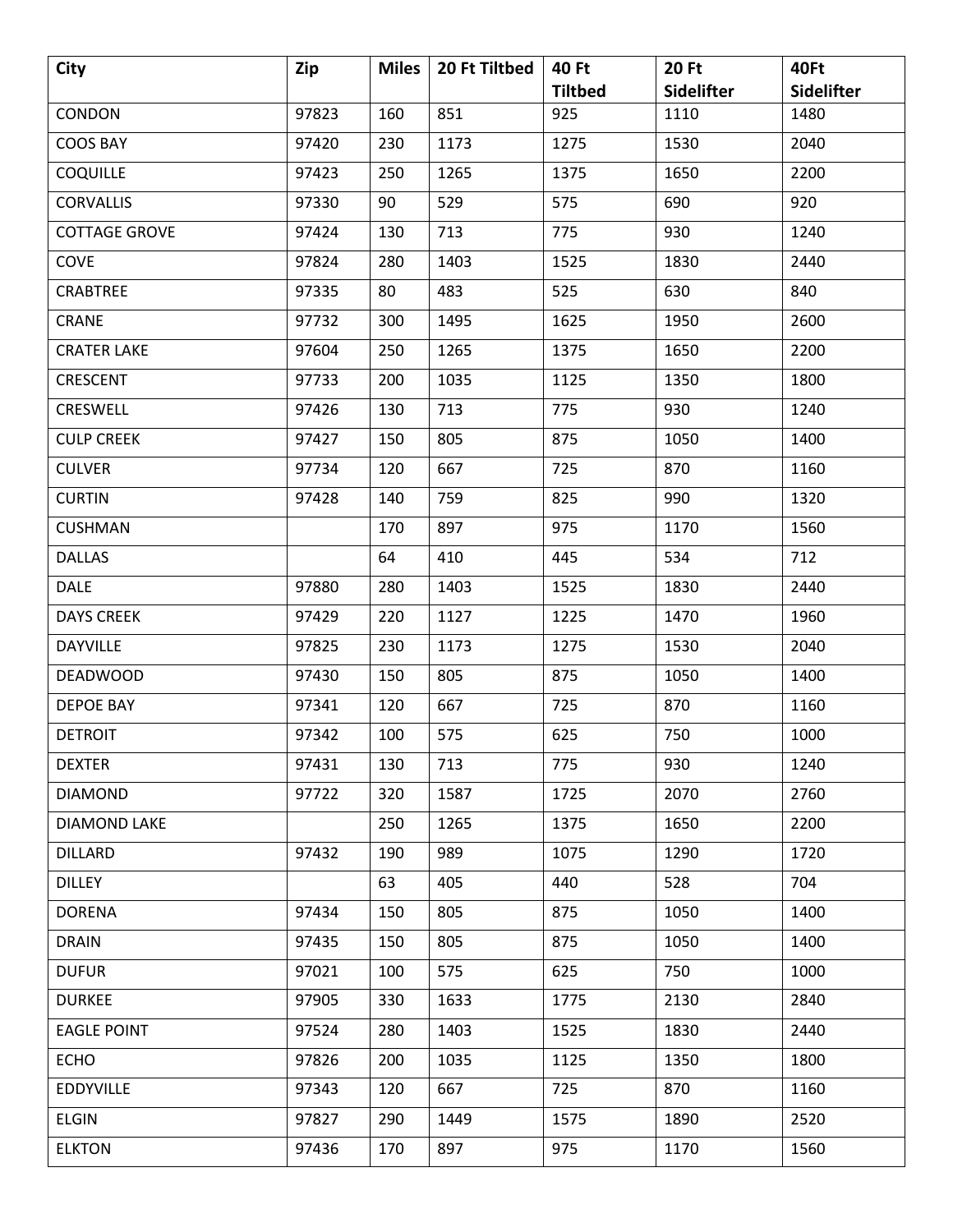| <b>City</b>         | Zip   | <b>Miles</b> | 20 Ft Tiltbed | 40 Ft          | <b>20 Ft</b> | 40Ft              |
|---------------------|-------|--------------|---------------|----------------|--------------|-------------------|
|                     |       |              |               | <b>Tiltbed</b> | Sidelifter   | <b>Sidelifter</b> |
| <b>ELMIRA</b>       | 97437 | 120          | 667           | 725            | 870          | 1160              |
| <b>ENTERPRISE</b>   | 97828 | 330          | 1633          | 1775           | 2130         | 2840              |
| <b>EUGENE</b>       | 97401 | 120          | 667           | 725            | 870          | 1160              |
| <b>FALL CREEK</b>   | 97438 | 130          | 713           | 775            | 930          | 1240              |
| <b>FALLS CITY</b>   | 97344 | 80           | 483           | 525            | 630          | 840               |
| <b>FIELDS</b>       | 97710 | 380          | 1863          | 2025           | 2430         | 3240              |
| <b>FLORENCE</b>     | 97439 | 180          | 943           | 1025           | 1230         | 1640              |
| <b>FORT KLAMATH</b> | 97626 | 270          | 1357          | 1475           | 1770         | 2360              |
| <b>FORT ROCK</b>    | 97735 | 220          | 1127          | 1225           | 1470         | 1960              |
| <b>FOSSIL</b>       | 97830 | 180          | 943           | 1025           | 1230         | 1640              |
| <b>FOSTER</b>       | 97345 | 140          | 759           | 825            | 990          | 1320              |
| <b>FOX</b>          | 97831 | 270          | 1357          | 1475           | 1770         | 2360              |
| <b>FRENCHGLEN</b>   | 97736 | 330          | 1633          | 1775           | 2130         | 2840              |
| <b>FRIEND</b>       | 97021 | 120          | 667           | 725            | 870          | 1160              |
| <b>GARDINER</b>     | 97441 | 200          | 1035          | 1125           | 1350         | 1800              |
| <b>GARIBALDI</b>    | 97118 | 100          | 575           | 625            | 750          | 1000              |
| <b>GATES</b>        | 97346 | 90           | 529           | 575            | 690          | 920               |
| <b>GEARHART</b>     | 97138 | 100          | 575           | 625            | 750          | 1000              |
| <b>GILCHRIST</b>    | 97737 | 210          | 1081          | 1175           | 1410         | 1880              |
| <b>GLENDALE</b>     | 97442 | 230          | 1173          | 1275           | 1530         | 2040              |
| <b>GLIDE</b>        | 97443 | 200          | 1035          | 1125           | 1350         | 1800              |
| <b>GOLD BEACH</b>   | 97444 | 310          | 1541          | 1675           | 2010         | 2680              |
| <b>GOLD HILL</b>    | 97525 | 270          | 1357          | 1475           | 1770         | 2360              |
| <b>GRAND RONDE</b>  | 97347 | 70           | 437           | 475            | 570          | 760               |
| <b>GRANTS PASS</b>  | 97526 | 250          | 1265          | 1375           | 1650         | 2200              |
| <b>GRASS VALLEY</b> | 97029 | 140          | 759           | 825            | 990          | 1320              |
| <b>HAINES</b>       | 97833 | 300          | 1495          | 1625           | 1950         | 2600              |
| <b>HALFWAY</b>      | 97834 | 360          | 1771          | 1925           | 2310         | 3080              |
| <b>HALSEY</b>       | 97348 | 90           | 529           | 575            | 690          | 920               |
| <b>HAMMOND</b>      | 97121 | 110          | 621           | 675            | 810          | 1080              |
| <b>HARPER</b>       | 97906 | 420          | 2047          | 2225           | 2670         | 3560              |
| <b>HARRISBURG</b>   | 97446 | 100          | 575           | 625            | 750          | 1000              |
| <b>HEBO</b>         | 97122 | 90           | 529           | 575            | 690          | 920               |
| <b>HELIX</b>        | 97835 | 230          | 1173          | 1275           | 1530         | 2040              |
| <b>HEPPNER</b>      | 97836 | 200          | 1035          | 1125           | 1350         | 1800              |
| <b>HEREFORD</b>     | 97837 | 350          | 1725          | 1875           | 2250         | 3000              |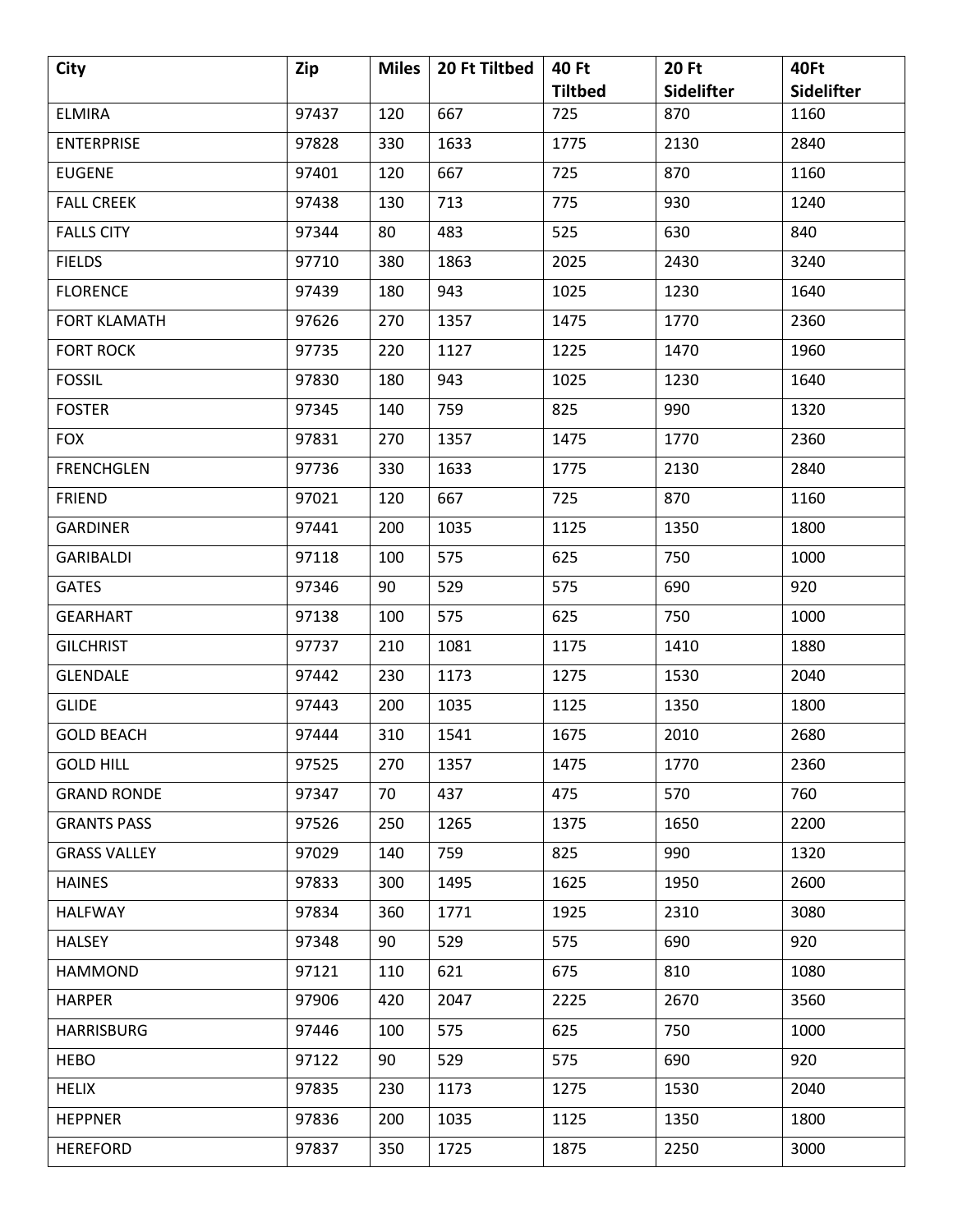| <b>City</b>          | Zip   | <b>Miles</b> | 20 Ft Tiltbed | 40 Ft          | <b>20 Ft</b> | 40Ft              |
|----------------------|-------|--------------|---------------|----------------|--------------|-------------------|
|                      |       |              |               | <b>Tiltbed</b> | Sidelifter   | <b>Sidelifter</b> |
| <b>HERMISTON</b>     | 97838 | 190          | 989           | 1075           | 1290         | 1720              |
| <b>HINES</b>         | 97738 | 270          | 1357          | 1475           | 1770         | 2360              |
| <b>HOOD RIVER</b>    | 97031 | 70           | 437           | 475            | 570          | 760               |
| <b>HUNTINGTON</b>    | 97907 | 350          | 1725          | 1875           | 2250         | 3000              |
| <b>IDAHANA</b>       | 97350 | 110          | 621           | 675            | 810          | 1080              |
| <b>IDLEYD PARK</b>   | 97447 | 210          | 1081          | 1175           | 1410         | 1880              |
| <b>IMBLER</b>        | 97841 | 280          | 1403          | 1525           | 1830         | 2440              |
| <b>IMNAHA</b>        | 97842 | 370          | 1817          | 1975           | 2370         | 3160              |
| <b>INDEPENDENCE</b>  |       | 65           | 414           | 450            | 540          | 720               |
| <b>IONE</b>          | 97843 | 180          | 943           | 1025           | 1230         | 1640              |
| <b>IRONSIDE</b>      | 97908 | 380          | 1863          | 2025           | 2430         | 3240              |
| <b>IRRIGON</b>       | 97844 | 180          | 943           | 1025           | 1230         | 1640              |
| <b>JACKSONVILLE</b>  | 97530 | 280          | 1403          | 1525           | 1830         | 2440              |
| JAMIESON             | 97909 | 410          | 2001          | 2175           | 2610         | 3480              |
| <b>JEFFERSON</b>     | 97352 | 70           | 437           | 475            | 570          | 760               |
| <b>JOHN DAY</b>      | 97845 | 260          | 1311          | 1425           | 1710         | 2280              |
| <b>JORDAN VALLEY</b> | 97910 | 460          | 2231          | 2425           | 2910         | 3880              |
| <b>JOSEPH</b>        | 97846 | 340          | 1679          | 1825           | 2190         | 2920              |
| <b>JUNCTION CITY</b> | 97448 | 110          | 621           | 675            | 810          | 1080              |
| <b>KENO</b>          | 97627 | 300          | 1495          | 1625           | 1950         | 2600              |
| <b>KENT</b>          | 97033 | 150          | 805           | 875            | 1050         | 1400              |
| <b>KERBY</b>         | 97531 | 280          | 1403          | 1525           | 1830         | 2440              |
| KIMBERLY             | 97848 | 220          | 1127          | 1225           | 1470         | 1960              |
| <b>KLAMATH FALLS</b> | 97602 | 290          | 1449          | 1575           | 1890         | 2520              |
| LA GRANDE            | 97850 | 270          | 1357          | 1475           | 1770         | 2360              |
| LAKESIDE             | 97449 | 210          | 1081          | 1175           | 1410         | 1880              |
| LAKEVIEW             | 97630 | 330          | 1633          | 1775           | 2130         | 2840              |
| <b>LANGLOIS</b>      | 97450 | 270          | 1357          | 1475           | 1770         | 2360              |
| <b>LAPINE</b>        | 97739 | 190          | 989           | 1075           | 1290         | 1720              |
| LAWEN                | 97740 | 290          | 1449          | 1575           | 1890         | 2520              |
| <b>LEBANON</b>       | 97355 | 90           | 529           | 575            | 690          | 920               |
| <b>LEXINGTON</b>     | 97839 | 190          | 989           | 1075           | 1290         | 1720              |
| <b>LINCOLN CITY</b>  | 97367 | 100          | 575           | 625            | 750          | 1000              |
| LOGSDEN              | 97357 | 130          | 713           | 775            | 930          | 1240              |
| <b>LONG CREEK</b>    | 97856 | 260          | 1311          | 1425           | 1710         | 2280              |
| LORANE               | 97451 | 140          | 759           | 825            | 990          | 1320              |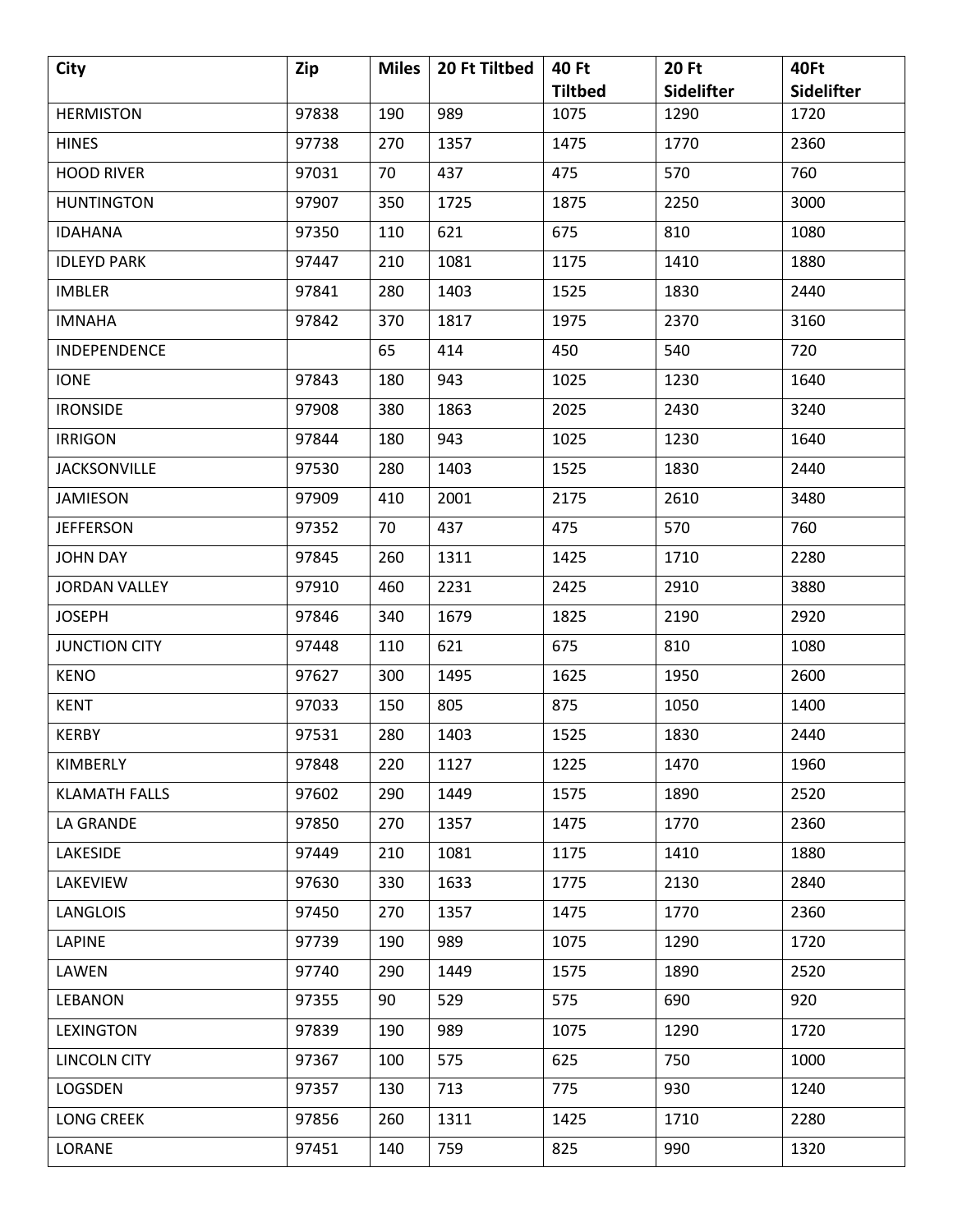| <b>City</b>             | Zip   | <b>Miles</b> | 20 Ft Tiltbed | 40 Ft          | <b>20 Ft</b> | 40Ft       |
|-------------------------|-------|--------------|---------------|----------------|--------------|------------|
|                         |       |              |               | <b>Tiltbed</b> | Sidelifter   | Sidelifter |
| <b>LOSTINE</b>          | 97857 | 320          | 1587          | 1725           | 2070         | 2760       |
| LOWELL                  | 97452 | 130          | 713           | 775            | 930          | 1240       |
| <b>LYONS</b>            | 97358 | 80           | 483           | 525            | 630          | 840        |
| <b>MADRAS</b>           | 97741 | 110          | 621           | 675            | 810          | 1080       |
| <b>MALIN</b>            | 97632 | 320          | 1587          | 1725           | 2070         | 2760       |
| <b>MANNING</b>          | 97125 | 50           | 345           | 375            | 450          | 600        |
| MANZANITA               | 97130 | 110          | 621           | 675            | 810          | 1080       |
| <b>MAPLETON</b>         | 97453 | 160          | 851           | 925            | 1110         | 1480       |
| <b>MARCOLA</b>          | 97454 | 120          | 667           | 725            | 870          | 1170       |
| <b>MARION</b>           | 97359 | 70           | 437           | 475            | 570          | 760        |
| <b>MAUPIN</b>           | 97037 | 100          | 575           | 625            | 750          | 1000       |
| <b>MEACHAM</b>          | 97859 | 240          | 1219          | 1325           | 1590         | 2120       |
| <b>MEDFORD</b>          | 97504 | 280          | 1403          | 1525           | 1830         | 2440       |
| <b>MEHAMA</b>           | 97384 | 70           | 437           | 475            | 570          | 760        |
| <b>MERLIN</b>           | 97532 | 250          | 1265          | 1375           | 1650         | 2200       |
| <b>MERRILL</b>          | 97633 | 310          | 1541          | 1675           | 2010         | 2680       |
| MIDLAND                 | 97634 | 290          | 1449          | 1575           | 1890         | 2520       |
| MIKKALO, ARLINGTON      | 97861 | 170          | 897           | 975            | 1170         | 1560       |
| <b>MILL CITY</b>        | 97360 | 80           | 483           | 525            | 630          | 840        |
| <b>MILTON FREEWATER</b> | 97862 | 240          | 1219          | 1325           | 1590         | 2120       |
| <b>MITCHELL</b>         | 97750 | 190          | 989           | 1075           | 1290         | 1720       |
| <b>MONMOUTH</b>         | 97361 | 70           | 437           | 475            | 570          | 760        |
| <b>MONROE</b>           | 97456 | 110          | 621           | 675            | 810          | 1080       |
| <b>MONUMENT</b>         | 97864 | 240          | 1219          | 1325           | 1590         | 2120       |
| <b>MORO</b>             | 97039 | 130          | 713           | 775            | 930          | 1240       |
| <b>MOSIER</b>           | 97040 | 80           | 483           | 525            | 630          | 840        |
| MOUNT HOOD              | 97041 | 80           | 483           | 525            | 630          | 840        |
| <b>MOUNT VERNON</b>     | 97865 | 250          | 1265          | 1375           | 1650         | 2200       |
| <b>MURPHY</b>           | 97042 | 260          | 1311          | 1425           | 1710         | 2280       |
| <b>MYRTLE CREEK</b>     | 97457 | 200          | 1035          | 1125           | 1350         | 1800       |
| <b>MYRTLE POINT</b>     | 97458 | 240          | 1219          | 1325           | 1590         | 2120       |
| NEHALEM                 | 97131 | 100          | 575           | 625            | 750          | 1000       |
| <b>NEOTSU</b>           | 97364 | 90           | 529           | 575            | 690          | 920        |
| <b>NESKOWIN</b>         | 97149 | 100          | 575           | 625            | 750          | 1000       |
| <b>NETARTS</b>          | 97143 | 100          | 575           | 625            | 750          | 1000       |
| NEW PINE CREEK          | 97635 | 350          | 1725          | 1875           | 2250         | 3000       |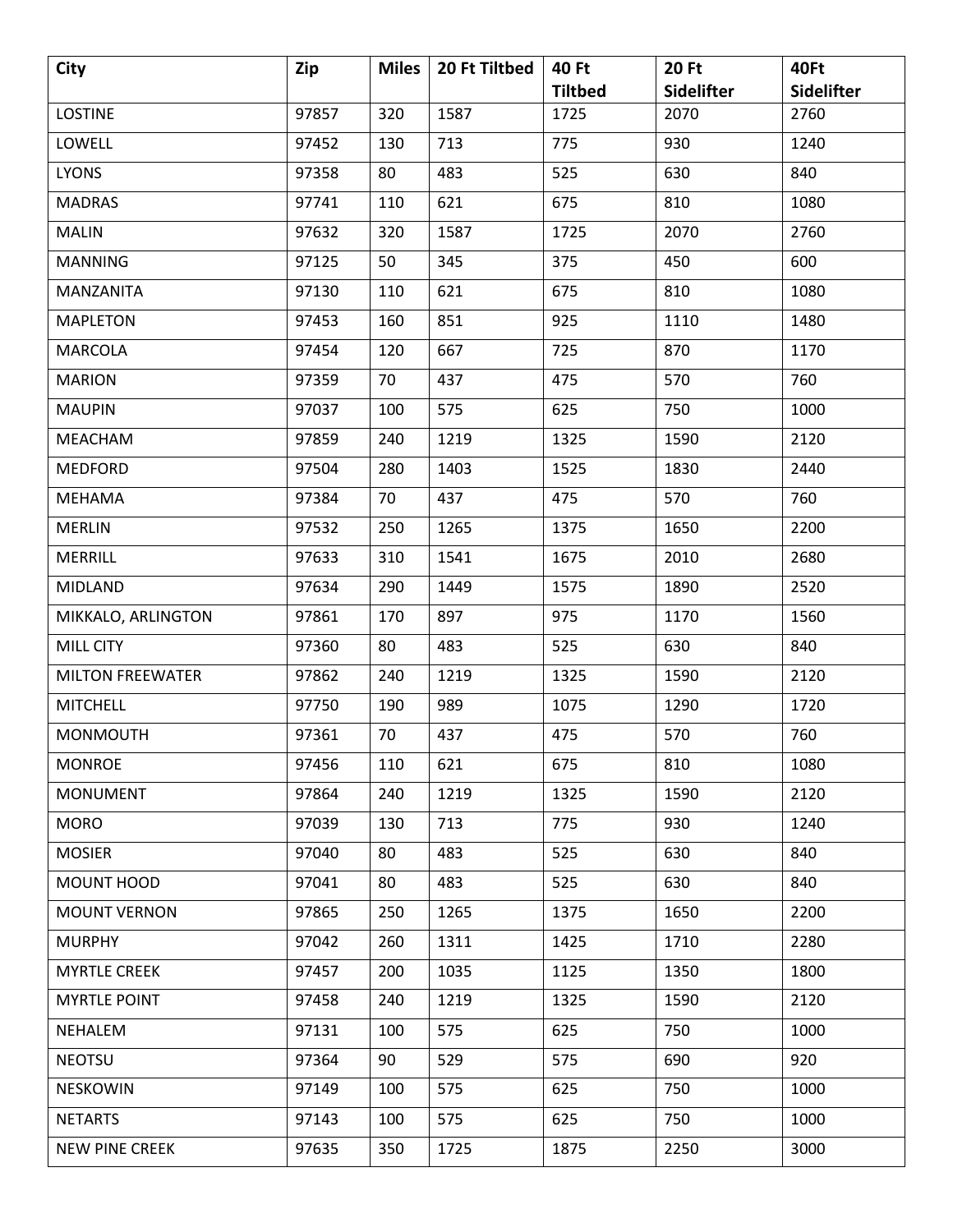| City                  | Zip   | <b>Miles</b> | 20 Ft Tiltbed | <b>40 Ft</b>   | <b>20 Ft</b>      | 40Ft              |
|-----------------------|-------|--------------|---------------|----------------|-------------------|-------------------|
|                       |       |              |               | <b>Tiltbed</b> | <b>Sidelifter</b> | <b>Sidelifter</b> |
| <b>NEWPORT</b>        | 97365 | 140          | 759           | 825            | 990               | 1320              |
| <b>NORTH BEND</b>     | 97459 | 230          | 1173          | 1275           | 1530              | 2040              |
| <b>NORTH POWDER</b>   | 97867 | 290          | 1449          | 1575           | 1890              | 2520              |
| <b>NORWAY</b>         | 97460 | 240          | 1219          | 1325           | 1590              | 2120              |
| <b>NOTI</b>           | 97461 | 140          | 759           | 825            | 990               | 1320              |
| <b>NYSSA</b>          | 97913 | 390          | 1909          | 2075           | 2490              | 3320              |
| O BRIEN               | 97534 | 290          | 1449          | 1575           | 1890              | 2520              |
| <b>OAKLAND</b>        | 97462 | 170          | 897           | 975            | 1170              | 1560              |
| <b>OAKRIDGE</b>       | 97463 | 160          | 851           | 925            | 1110              | 1480              |
| <b>OCEANSIDE</b>      | 97134 | 100          | 575           | 625            | 750               | 1000              |
| <b>ODELL</b>          | 97044 | 80           | 483           | 525            | 630               | 840               |
| <b>ONTARIO</b>        | 97914 | 380          | 1863          | 2025           | 2430              | 3240              |
| <b>OPHIR</b>          | 97464 | 300          | 1495          | 1625           | 1950              | 2600              |
| <b>OTIS</b>           | 97368 | 90           | 529           | 575            | 690               | 920               |
| <b>OTTER ROCK</b>     | 97369 | 110          | 621           | 675            | 810               | 1080              |
| <b>OXBOW</b>          | 97840 | 380          | 1863          | 2025           | 2430              | 3240              |
| PACIFIC CITY          | 97135 | 100          | 575           | 625            | 750               | 1000              |
| PARKDALE              |       | 90           | 529           | 575            | 690               | 920               |
| PENDELTON             | 97801 | 220          | 1127          | 1225           | 1470              | 1960              |
| PHILOMATH             | 97370 | 90           | 529           | 575            | 690               | 920               |
| <b>PHOENIX</b>        | 97535 | 280          | 1403          | 1525           | 1830              | 2440              |
| PILOT ROCK            | 97868 | 230          | 1173          | 1275           | 1530              | 2040              |
| PLEASANT HILL, EUGENE | 97455 | 120          | 667           | 725            | 870               | 1160              |
| <b>PLUSH</b>          | 97637 | 360          | 1771          | 1925           | 2310              | 3080              |
| PORT ORFORD           | 97465 | 280          | 1403          | 1525           | 1830              | 2440              |
| <b>POST</b>           | 97752 | 180          | 943           | 1025           | 1230              | 1640              |
| POWELL BUTTE          | 97753 | 150          | 805           | 875            | 1050              | 1400              |
| <b>POWERS</b>         | 97466 | 260          | 1311          | 1425           | 1710              | 2280              |
| PRAIRIE CITY          | 97869 | 270          | 1357          | 1475           | 1770              | 2360              |
| <b>PRINCETON</b>      | 97721 | 350          | 1725          | 1875           | 2250              | 3000              |
| PRINEVILLE            | 97754 | 140          | 759           | 825            | 990               | 1320              |
| <b>PROSPECT</b>       | 97536 | 280          | 1403          | 1525           | 1830              | 2440              |
| RAINIER, PRESCOTT     | 97048 | 70           | 437           | 475            | 570               | 760               |
| REDMOND               | 97756 | 140          | 759           | 825            | 990               | 1320              |
| <b>REEDSPORT</b>      | 97467 | 200          | 1035          | 1125           | 1350              | 1800              |
| RICHLAND              | 97870 | 350          | 1725          | 1875           | 2250              | 3000              |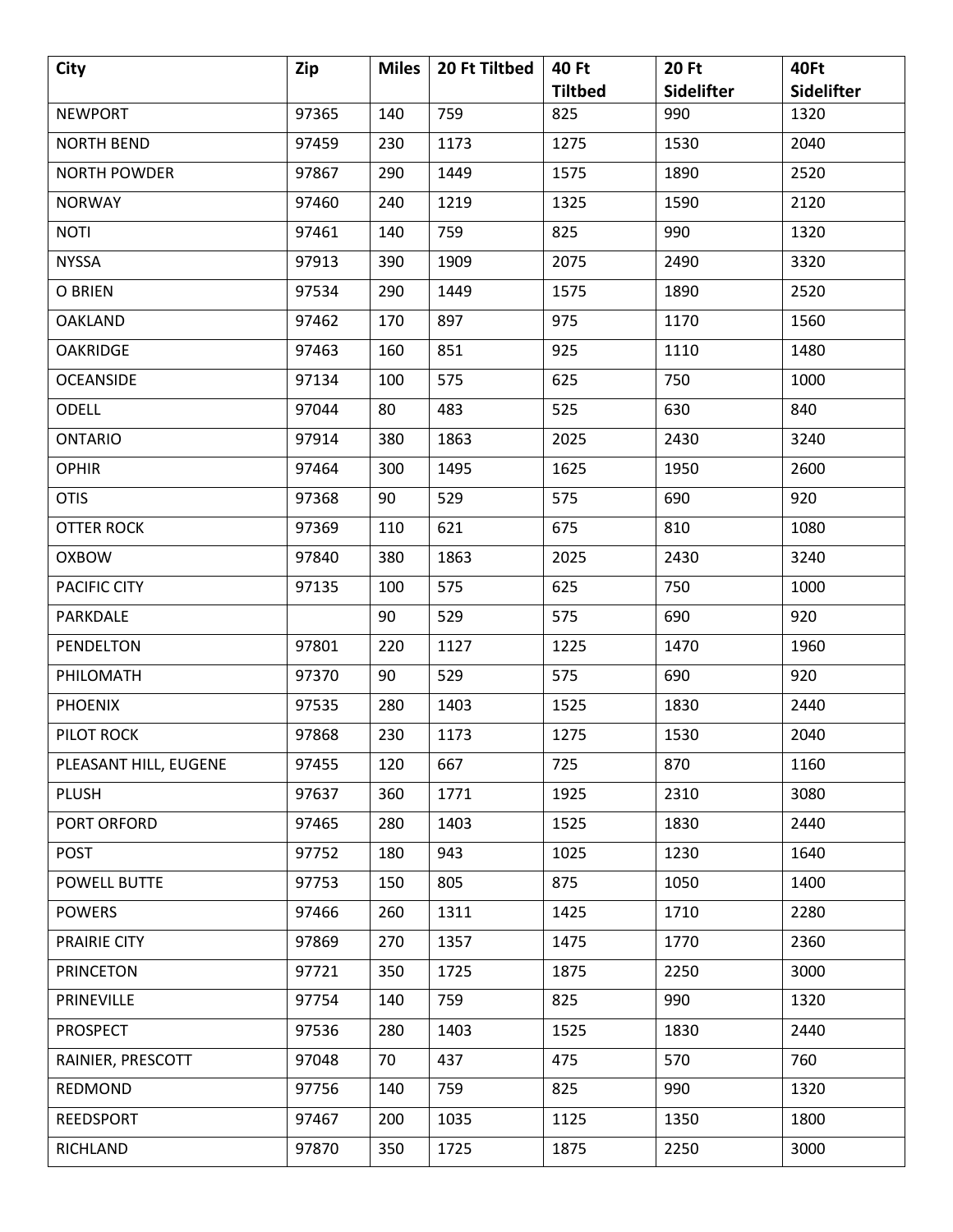| City                                  | Zip   | <b>Miles</b> | 20 Ft Tiltbed | 40 Ft          | <b>20 Ft</b>             | 40Ft                     |
|---------------------------------------|-------|--------------|---------------|----------------|--------------------------|--------------------------|
|                                       | 97371 | 70           | 437           | <b>Tiltbed</b> | <b>Sidelifter</b><br>570 | <b>Sidelifter</b><br>760 |
| RICKREALL                             |       |              |               | 475            |                          |                          |
| RIDDLE                                | 97469 | 210          | 1081          | 1175           | 1410                     | 1880                     |
| <b>RILEY</b>                          | 97758 | 250          | 1265          | 1375           | 1650                     | 2200                     |
| <b>RIVERSIDE</b>                      | 97917 | 360          | 1771          | 1925           | 2310                     | 3080                     |
| <b>ROCKAWAY</b>                       | 97136 | 110          | 621           | 675            | 810                      | 1080                     |
| <b>ROGUE RIVER</b>                    | 97537 | 260          | 1311          | 1425           | 1710                     | 2280                     |
| <b>ROSEBURG</b>                       | 97470 | 180          | 943           | 1025           | 1230                     | 1640                     |
| <b>RUFUS</b>                          | 97050 | 120          | 667           | 725            | 870                      | 1160                     |
| SAGINAW                               | 97472 | 130          | 713           | 775            | 930                      | 1240                     |
| <b>SCIO</b>                           | 97374 | 70           | 437           | 475            | 570                      | 760                      |
| <b>SCOTTSBURG</b>                     | 97473 | 190          | 989           | 1075           | 1290                     | 1720                     |
| <b>SEASIDE</b>                        | 97138 | 100          | 575           | 625            | 750                      | 1000                     |
| <b>SELMA</b>                          | 97538 | 270          | 1357          | 1475           | 1770                     | 2360                     |
| <b>SENECA</b>                         | 97873 | 280          | 1403          | 1525           | 1830                     | 2440                     |
| <b>SHADY COVE</b>                     | 97539 | 260          | 1311          | 1425           | 1710                     | 2280                     |
| SHANIKO                               | 97057 | 130          | 713           | 775            | 930                      | 1240                     |
| SHEDD                                 | 97377 | 90           | 529           | 575            | 690                      | 920                      |
| <b>SILETZ</b>                         | 97380 | 140          | 759           | 825            | 990                      | 1320                     |
| <b>SILVER LAKE</b>                    | 97638 | 240          | 1219          | 1325           | 1590                     | 2120                     |
| <b>SISTERS</b>                        | 97759 | 160          | 851           | 925            | 1110                     | 1480                     |
| <b>SIXES</b>                          | 97476 | 140          | 759           | 825            | 990                      | 1320                     |
| SPRAGUE RIVER, CHIKOQUINN             | 97639 | 280          | 1403          | 1525           | 1830                     | 2440                     |
| <b>SPRAY</b>                          | 97874 | 210          | 1081          | 1175           | 1410                     | 1880                     |
| SPRINGFIELD                           | 97477 | 120          | 667           | 725            | 870                      | 1160                     |
| <b>STANFIELD</b>                      | 97875 | 200          | 1035          | 1125           | 1350                     | 1800                     |
| <b>STAYTON</b>                        | 97383 | 70           | 437           | 475            | 570                      | 760                      |
| <b>SUBLIMITY</b>                      | 97385 | 70           | 437           | 475            | 570                      | 760                      |
| <b>SUMMER LAKE</b>                    | 97640 | 260          | 1311          | 1425           | 1710                     | 2280                     |
| SUMMERVILLE                           | 97876 | 280          | 1403          | 1525           | 1830                     | 2440                     |
| SUMPTER, GRANITE,<br><b>GREENHORN</b> | 97877 | 340          | 1679          | 1825           | 2190                     | 2920                     |
| <b>SUNRIVER</b>                       | 97707 | 175          | 920           | 1000           | 1200                     | 1600                     |
| <b>SUTHERLIN</b>                      | 97479 | 170          | 897           | 975            | 1170                     | 1560                     |
| <b>SWEET HOME</b>                     | 97386 | 100          | 575           | 625            | 750                      | 1000                     |
| SWISSHOME                             | 97480 | 150          | 805           | 875            | 1050                     | 1400                     |
| <b>TALENT</b>                         | 97540 | 290          | 1449          | 1575           | 1890                     | 2520                     |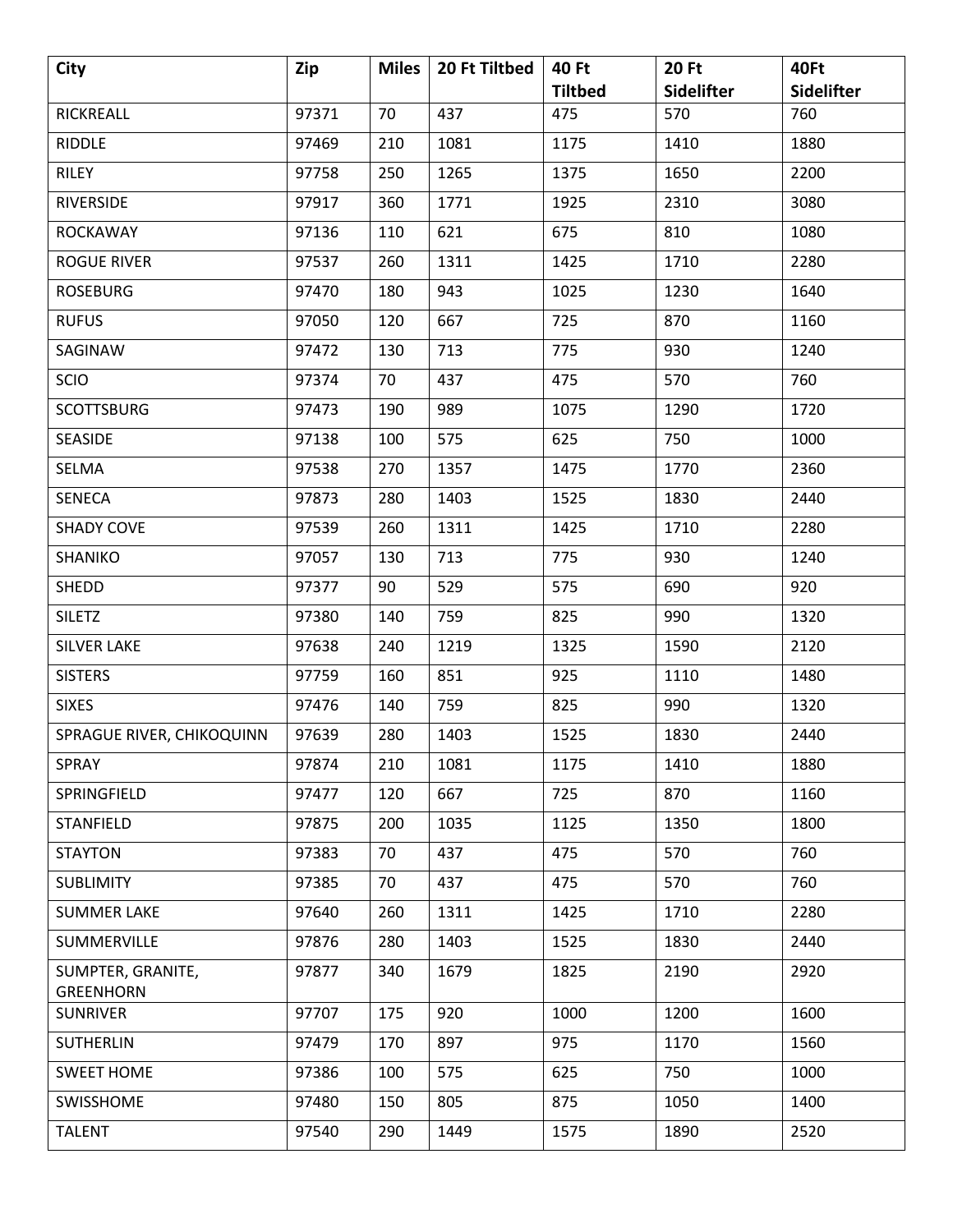| <b>City</b>             | Zip   | <b>Miles</b> | 20 Ft Tiltbed | 40 Ft          | <b>20 Ft</b> | 40Ft       |
|-------------------------|-------|--------------|---------------|----------------|--------------|------------|
|                         |       |              |               | <b>Tiltbed</b> | Sidelifter   | Sidelifter |
| <b>TANGENT</b>          | 97389 | 80           | 483           | 525            | 630          | 840        |
| <b>TEMILE</b>           | 97481 | 200          | 1035          | 1125           | 1350         | 1800       |
| <b>TERREBONNE</b>       | 97760 | 130          | 713           | 775            | 930          | 1240       |
| THE DALLES              | 97058 | 90           | 529           | 575            | 690          | 920        |
| <b>TIDEWATER</b>        | 97390 | 140          | 759           | 825            | 990          | 1320       |
| <b>TILLAMOOK</b>        | 97141 | 90           | 529           | 575            | 690          | 920        |
| <b>TILLER</b>           | 97484 | 230          | 1173          | 1275           | 1530         | 2040       |
| <b>TIMBERLINE LODGE</b> | 97028 | 60           | 391           | 425            | 510          | 680        |
| <b>TOLEDO</b>           | 97391 | 140          | 759           | 825            | 990          | 1320       |
| <b>TRAIL</b>            | 97541 | 260          | 1311          | 1425           | 1710         | 2280       |
| <b>TYGH VALLEY</b>      | 97063 | 120          | 667           | 725            | 870          | 1160       |
| UKIAH, DALE             | 97880 | 260          | 1311          | 1425           | 1710         | 2280       |
| <b>UMATILLA</b>         | 97882 | 190          | 989           | 1075           | 1290         | 1720       |
| <b>UMPQUA</b>           | 97486 | 180          | 943           | 1025           | 1230         | 1640       |
| <b>UNION</b>            | 97883 | 280          | 1403          | 1525           | 1830         | 2440       |
| <b>UNITY</b>            | 97884 | 360          | 1771          | 1925           | 2310         | 3080       |
| <b>VALE</b>             | 97918 | 400          | 1955          | 2125           | 2550         | 3400       |
| <b>VENETA</b>           | 97487 | 130          | 713           | 775            | 930          | 1240       |
| <b>VIDA</b>             | 97488 | 140          | 759           | 825            | 990          | 1320       |
| <b>WALDPORT</b>         | 97394 | 140          | 759           | 825            | 990          | 1320       |
| WALLOWA                 | 97885 | 310          | 1541          | 1675           | 2010         | 2680       |
| WALTERVILLE, LEABURG    | 97489 | 130          | 713           | 775            | 930          | 1240       |
| <b>WALTON</b>           | 97490 | 140          | 759           | 825            | 990          | 1320       |
| <b>WARM SPRINGS</b>     | 97761 | 100          | 575           | 625            | 750          | 1000       |
| <b>WARRENTON</b>        | 97146 | 110          | 621           | 675            | 810          | 1080       |
| <b>WASCO</b>            | 97065 | 120          | 667           | 725            | 870          | 1160       |
| WEDDERBURN              | 97491 | 310          | 1541          | 1675           | 2010         | 2680       |
| WESTFALL                | 97920 | 430          | 2093          | 2275           | 2730         | 3640       |
| <b>WESTFIR</b>          | 97492 | 150          | 805           | 875            | 1050         | 1400       |
| <b>WESTLAKE</b>         | 97493 | 180          | 943           | 1025           | 1230         | 1640       |
| <b>WESTON</b>           | 97886 | 240          | 1219          | 1325           | 1590         | 2120       |
| <b>WESTPORT</b>         | 97016 | 90           | 529           | 575            | 690          | 920        |
| <b>WHEELER</b>          | 97147 | 110          | 621           | 675            | 810          | 1080       |
| <b>WHITE CITY</b>       | 97503 | 280          | 1403          | 1525           | 1830         | 2440       |
| <b>WILBUR</b>           | 97494 | 180          | 943           | 1025           | 1230         | 1640       |
| WILDERVILLE             | 97543 | 260          | 1311          | 1425           | 1710         | 2280       |